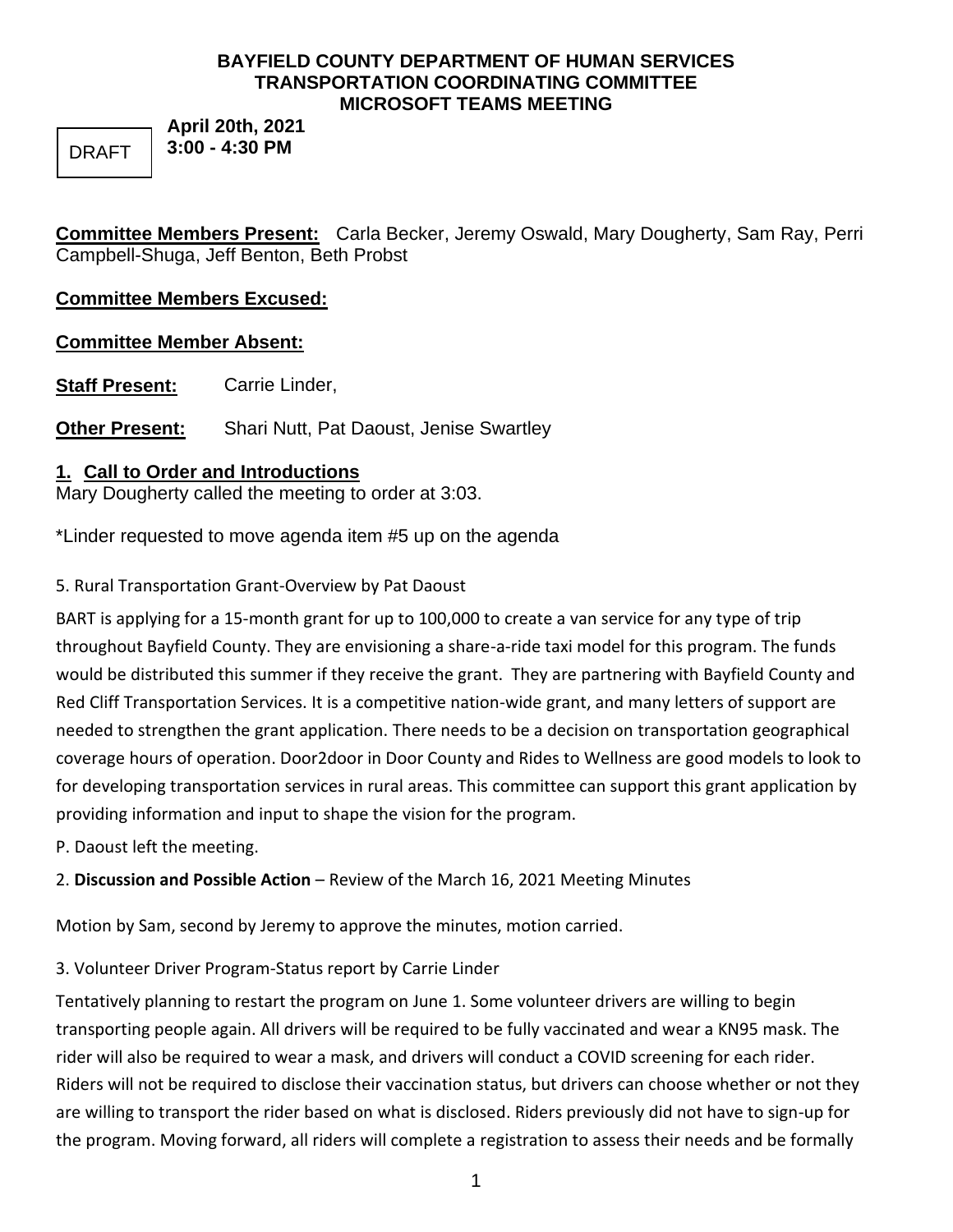registered to use the program. The new name for this program is TAP: Transportation Assistance Program. There will be a designated phone line that riders can call to request a ride as well as submit a complaint or compliment. Outreach materials are being developed and will be distributed when complete.

## 4. **Discussion and Possible Action** - Required Co-Payments – Aging Transportation Policy

Carrie is updating the transportation co-payment policy. The current policy includes a complicated chart of copayment fees that are determined by the type of trip and length of trip. Research was carried out and many co-payment policies streamlined. Many charge the same fee regardless of transportation type, and have a few different fee categories that are either determined by mileage or by county lines (i.e., \$5 under 50 miles and \$10 over 50 miles or \$5 within county limits and \$10 out of county limits).

Linder asked the committee if the department should streamline the current policy to make it easier for both staff and riders to understand and navigate. Discussion took place; streamlining the fee structure will make it easier for the staff to process and will provide clarity for the riders. \$5 is still a nominal fee, even if it is slightly more than some current fees. Those in attendance also felt it makes sense to charge the same amount for all rides regardless of what they are being transported for. Committee members noted the fee categories should be based on mileage rather than county lines.

Beth motioned to streamline the co-payment structure, second by Sam, motion carried.

6. Review and refine TCC's goals and activities

The TCC has primarily focused on the following goals:

- Identify gaps and opportunities in current transportation services
- Increase communication and collaboration between transportation providers

A shift is needed toward the following goals and become clearer on how the committee is working towards them:

- Identify ways to expand transportation services
- Identify possible funding sources

The committee members determined this will occur by:

- Supporting BART's grant application
- Researching more rural transportation models
- Recruiting more volunteers for TAP

Members determined work has not yet begun working on the following goals:

- Make information regarding transportation services more accessible and easier to navigate for everyone
- Raise awareness about transportation needs

#### 7. Discuss next action steps

Support Pat while applying for this grant. Carrie will schedule a planning meeting with Pat and invite committee members to discuss the transportation model for the grant application.

## **Future Meeting Date**

Next meeting **TBD**